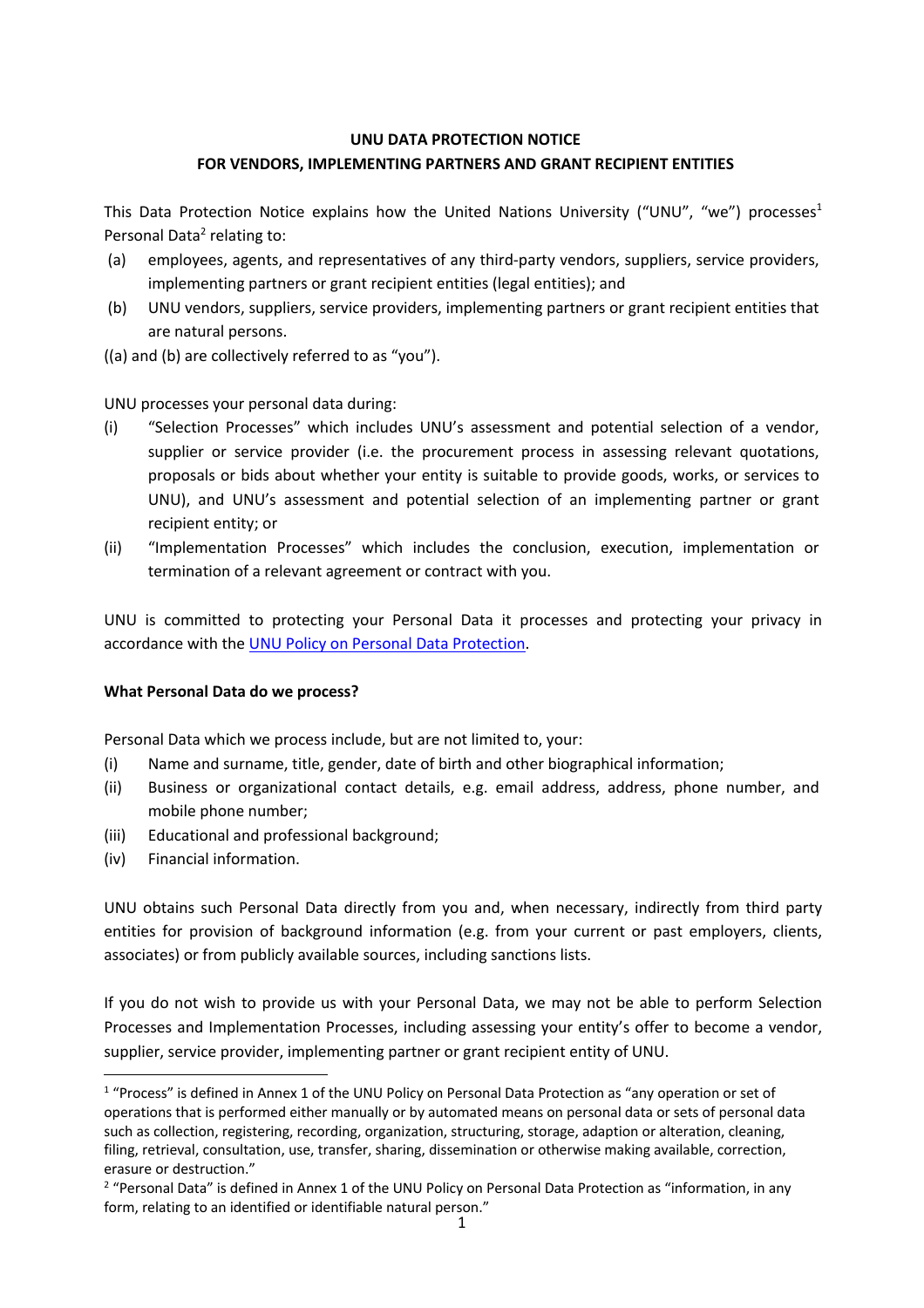### **Who is the Data Controller?**

For the purpose of processing Personal Data in Selection Processes and Implementation Processes, UNU is the "Data Controller". This means that UNU is the primary custodian of your personal data and determines the purposes and manner in which your personal data is processed.

UNU enjoys privileges and immunities under international law. Nothing in or related to this Data Protection Notice may be deemed as a waiver, express or implied of any of the privileges and immunities of UNU, including its Institutes and Offices which are an integral part of UNU.

### **Why do we process your Personal Data?**

UNU will process your Personal Data for the following specific purposes:

- (a) To perform Selection Processes and Implementation Processes. Performing the selection and implementation processes may include, for example, assessing your background and skills, inserting your Personal Data in our internal vendor records and contacting you in relation to those processes;
- (b) To fulfill UNU's compliance obligations and procedures ("Compliance");
- (c) To prevent, detect and/or investigate any abuse, fraud, corruption or other fraudulent or illegitimate activity or breach of relevant UNU rules, also with the purpose of allowing UNU to protect its interests ("Abuse/Fraud").

#### **Who has access to or uses your Personal Data?**

Your Personal Data are accessed internally by UNU personnel who need to carry out tasks relating to the Selection Processes and Implementation Processes, Compliance and Abuse/Fraud. Such personnel may include UNU personnel, working in areas such as procurement, partnerships, internal audit, finance, accounting, legal and all of them are bound by the UNU Policy on Personal Data Protection and are under an obligation of confidentiality.

Your Personal Data may also be shared with third parties in accordance with the UNU Policy on Personal Data Protection, which include, but are not limited to, the following:

- (a) Persons or entities that provide assistance, services and/or advice to UNU in accounting, audit, administrative, information technology, legal, financial and other matters relating to Selection Processes and Implementation Processes;
- (b) Persons or entities with whom it is necessary to interact with for Selection Processes and Implementation Processes (for example, hosting providers or suppliers of platforms for sending e-mails);
- (c) UNU donors and entities contracted by UNU donors to perform specific tasks on their behalf, in case sharing of your Personal Data is a contractual obligation that is in line with UNU's internal policies, regulations and rules.

#### **How long do we keep your Personal Data?**

Any Personal Data processed in relation to the performance of Selection Processes and